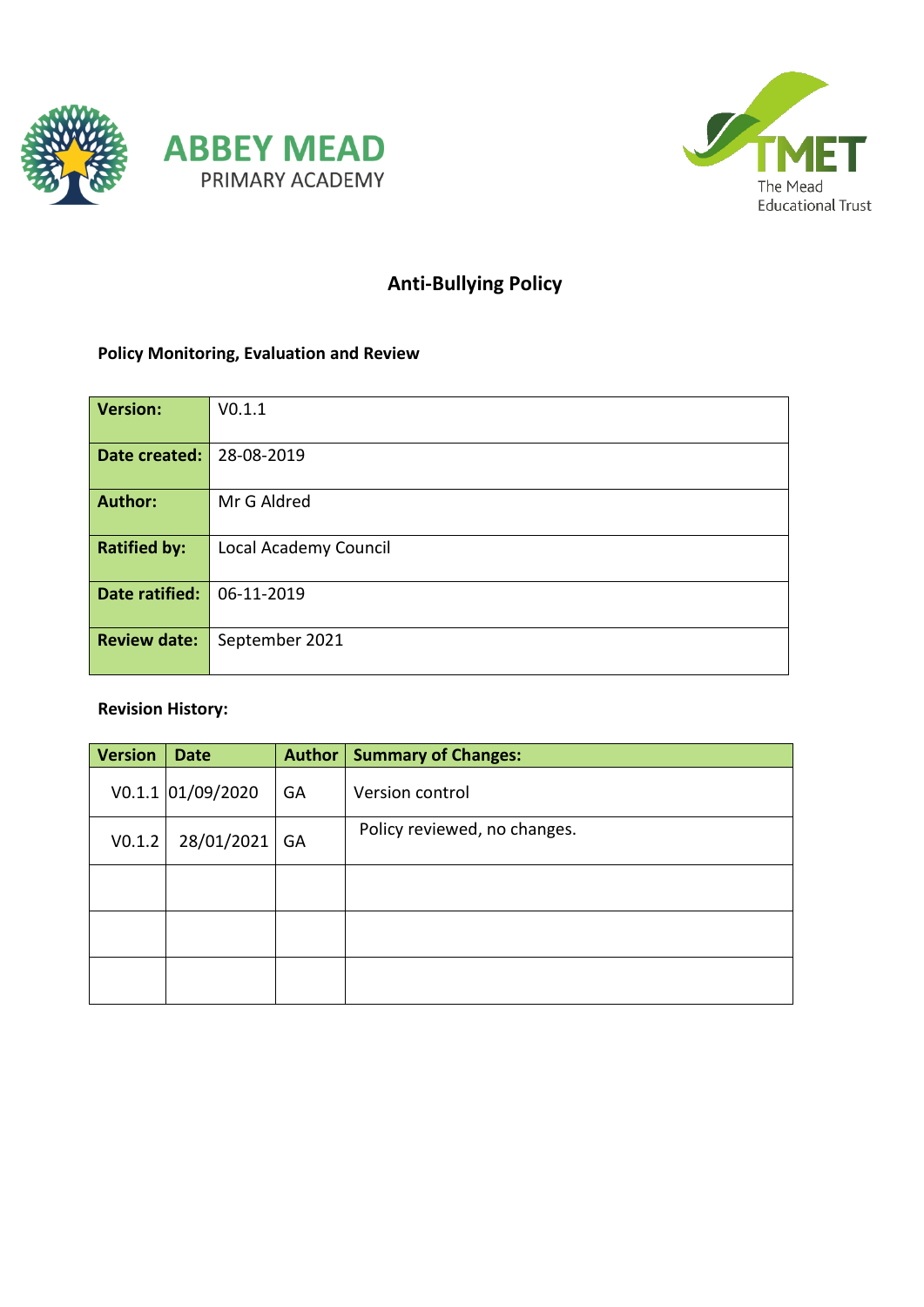#### **ABBEY MEAD PRIMARY ACADEMY ANTI-BULLYING POLICY**

At Abbey Mead Primary Academy, we are committed to providing a caring, friendly and safe environment for all our pupils so they can learn in a relaxed and secure atmosphere. Bullying of any kind is unacceptable at our academy. If bullying does happen, all pupils should be able to tell someone and know that incidents will be dealt with quickly and effectively. We are a TELLING school. This means that anyone who knows that bullying is happening is expected to tell an adult within school. Bullying hurts. No one deserves to be a victim of bullying. We believe that all children have the right to come to school without fear of being bullied. Everybody has the right to be treated with respect. Pupils who are bullying need to learn different ways of behaving. We have a responsibility to respond quickly and effectively to issues of bullying.

# **WHAT IS BULLYING?**

Bullying is the repeated use of prejudice based behaviours or aggression with the intention of hurting another person.

Bullying results in pain and distress to the victim. We teach children this definition with **STOP** (**S**everal **T**imes **O**n **P**urpose, **S**tart **T**elling **O**ther **P**eople). Bullying can be:

| Being unfriendly, excluding, teasing (e.g. hiding or throwing equipment) or<br>threatening                                                                                                                                                                        |
|-------------------------------------------------------------------------------------------------------------------------------------------------------------------------------------------------------------------------------------------------------------------|
| Being controlling over friendship groups or through a $3rd$ party                                                                                                                                                                                                 |
| Pushing, kicking, hitting, punching, damaging property or any use of violence                                                                                                                                                                                     |
| Racial taunts, graffiti, gestures                                                                                                                                                                                                                                 |
| Unwanted physical contact or sexualised language                                                                                                                                                                                                                  |
| Name-calling or insults (e.g. 'You're gay')                                                                                                                                                                                                                       |
| Name-calling, sarcasm, spreading rumours, teasing                                                                                                                                                                                                                 |
| Name-calling or insults about special educational needs and disabilities                                                                                                                                                                                          |
| Any of the above through text, social media or internet platforms. Defamation or<br>slander on social network sites which can lead to the identification of individual<br>children or adult (refer to the E-Safety Policy for information on safer internet use). |
|                                                                                                                                                                                                                                                                   |

Other concerns which do not necessarily fit into these headings will be taken seriously.

# **OBJECTIVES OF THIS POLICY**

- All governors and teaching and non-teaching staff should know what the academy policy is on bullying, and follow it when bullying is reported.
- All governors, teachers and non-teaching staff, pupils and parents should have an understanding of what bullying is.
- All pupils and parents should know what the academy policy is on bullying, and what they should do if bullying arises.
- As an academy we take bullying seriously. Pupils and parents should be assured that they will be supported when bullying is reported. Bullying will not be tolerated.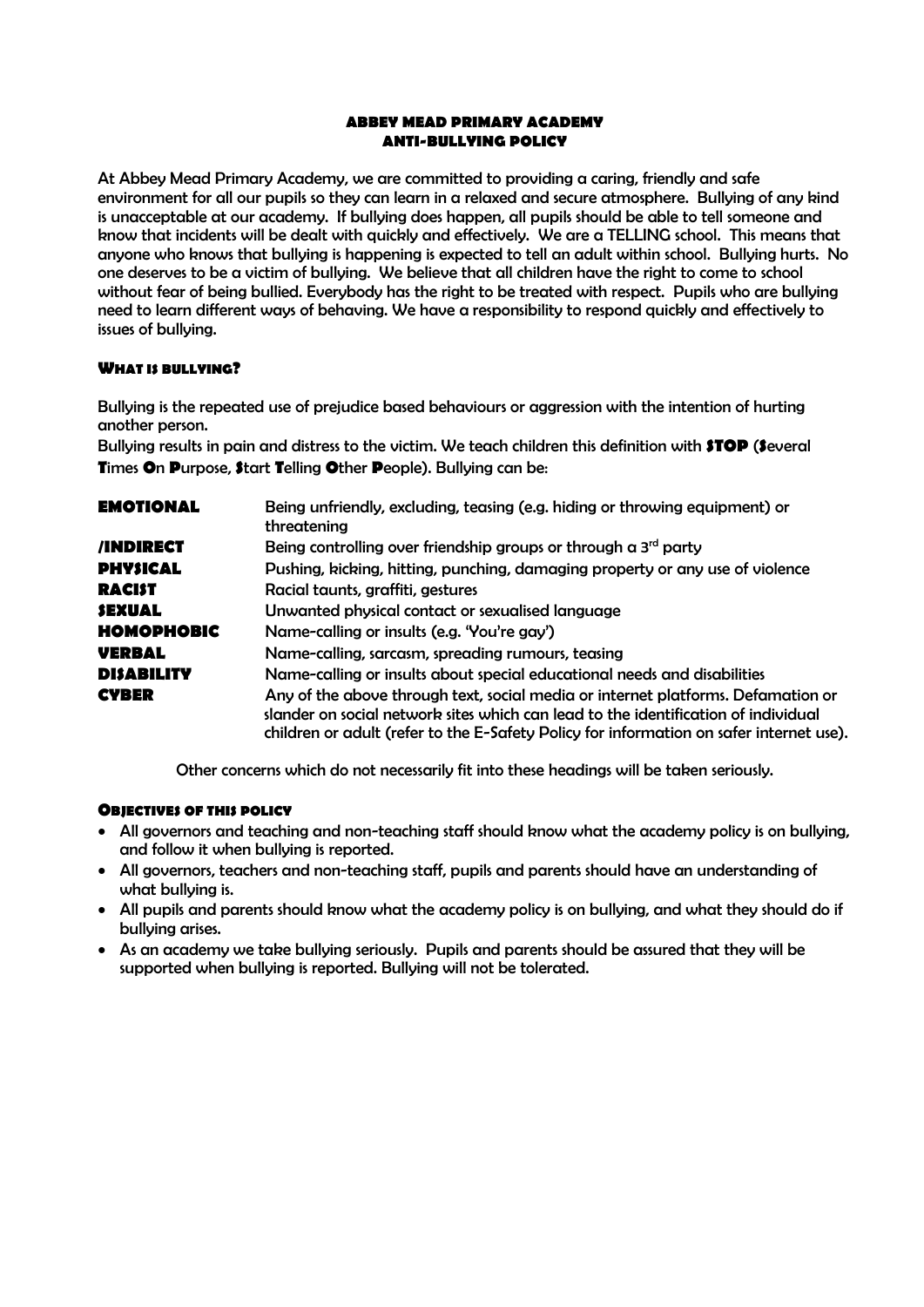### **SIGNS AND SYSTEMS**

A child may show that he or she is being bullied. These signs and behaviours could indicate other problems (for example when new to the academy), but bullying should be considered as a possibility and should be investigated. Adults should be aware of these possible signs and that they should investigate if a child:

- Is frightened of walking to or from school
- Begs to be driven to school
- Doesn't want to go to school
- Becomes very quiet, worried or lacking in confidence
- Starts stammering
- Attempts or threatens suicide or runs away
- Cries to sleep at night or has nightmares
- Feels ill in the morning
- Begins to do less well in school work
- Comes home with clothes torn
- Has possessions go 'missing'
- Has dinner or other monies continually 'lost'
- Has unexplained cuts or bruises
- Becomes aggressive, disruptive or unreasonable
- Is bullying other children or younger brothers or sisters
- Stops eating
- Is frightened to say what's wrong

# **A culture of telling**

Every child has the opportunity to raise any issues in classrooms through the bubble time system. All of children's concerns will be addressed before the end of a school day. Children also undertake weekly PSHCE sessions where class issues can be brought up and addressed. These also provide an opportunity to encourage self-esteem and social skills. All complaints of bullying will be taken seriously and an investigation will take place, first by the class teacher and then, if appropriate, by the phase leader/parent liaison officer.

Teaching staff are present every morning (8:30-8:40) and at the end of every school day to discuss any concerns. Senior staff are available to parents every morning between 8:40-8:55, please refer to the contact details in reception for further enquiries. The academy website offers several anti-bullying links for parents to develop our ethos in the wider society.

#### **A comprehensive induction policy**

Every new starter at the academy will be assigned a 'special friend' and will be introduced to the playground leaders. They will also be introduced to lunchtime supervisors who will support with smooth transition for the child at lunchtimes.

#### **Peer support systems**

There are play leaders in both the infant and junior playgrounds and additional adults on hand. If they see concerning behaviour, they are trained to approach an adult with their concerns that will be taken seriously and followed up.

#### **Reporting and monitoring**

If a bullying issue is reported, class teachers will complete an initial investigation into the situation. This will be followed up by the Phase Leader if it has happened - STOP (several times on purpose). If the incident reported is the first time, teachers will address the issue and make a record of this on CPOMS of this in case it arises again. All incidents recorded through CPOMs are discussed at weekly DSL meetings so that all key adults are aware and the actions taken can be considered. These are discussed regularly to ensure any recurring issues are investigated by Phase Leaders or the Parent Liaison Officer.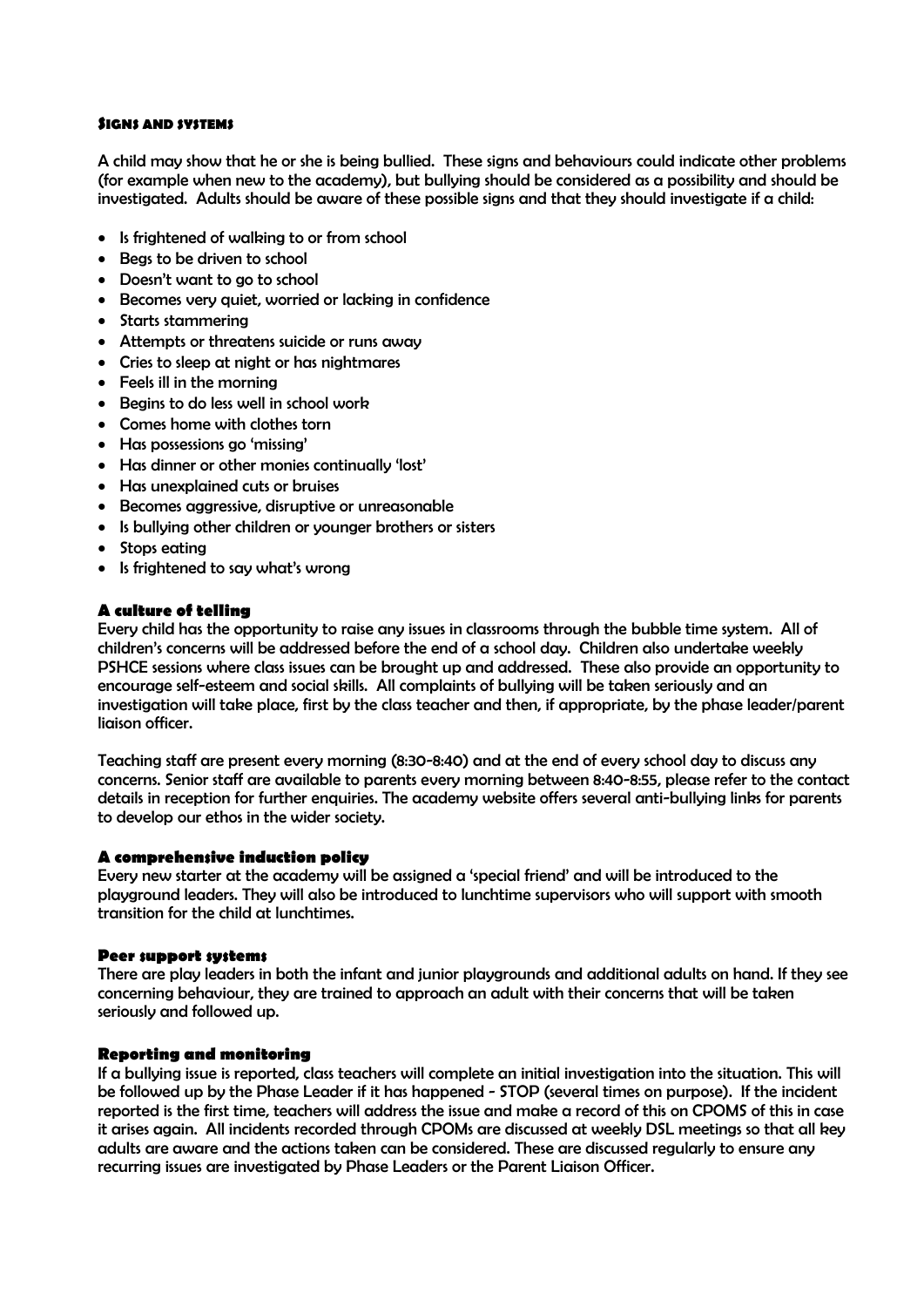Teachers and phase leaders adopt many strategies when dealing with reports of bullying and this will be specific to the case as outlined by the Behaviour Policy. Where appropriate, additional support programmes will be put into place for both the victims and perpetrators of bullying to encourage healthy relationships within school. Further support can be offered by the RB2L team which is shown on the Removing Barriers to Learning document. Parents of both the child accused of bullying and the victim are informed.

# **What do we offer?**

- We have play leaders who can support children who are not enjoying playtimes.
- Range of quality activities on offer at lunchtimes, so that children are usefully occupied. Also a system of play leaders in place, to support pupils in their activities and pick up on issues quickly, passing them on to staff.
- Regular class teacher led discussions during PSHCE sessions on the topic
- Peer support will be strongly emphasised children will be taught how to effectively support a bullied child and how to resist 'joining in' with bullying
- A clear behaviour policy with rewards and consequences
- Safer Internet lessons
- Children are encouraged to seek out adults within school who can help them no matter who they are (teaching assistants, office staff, SLT, etc.)

# **Whistle-blowing Policy**

Every governor, teaching and non-teaching staff has the responsibility to prevent bullying in the academy. If improper conduct is witnessed from any member of staff, including adult involvement in bullying, staff will make a disclosure about this conduct by following the Whistle-blowing Policy. Any urgent necessary action will be taken while an investigation is conducted.